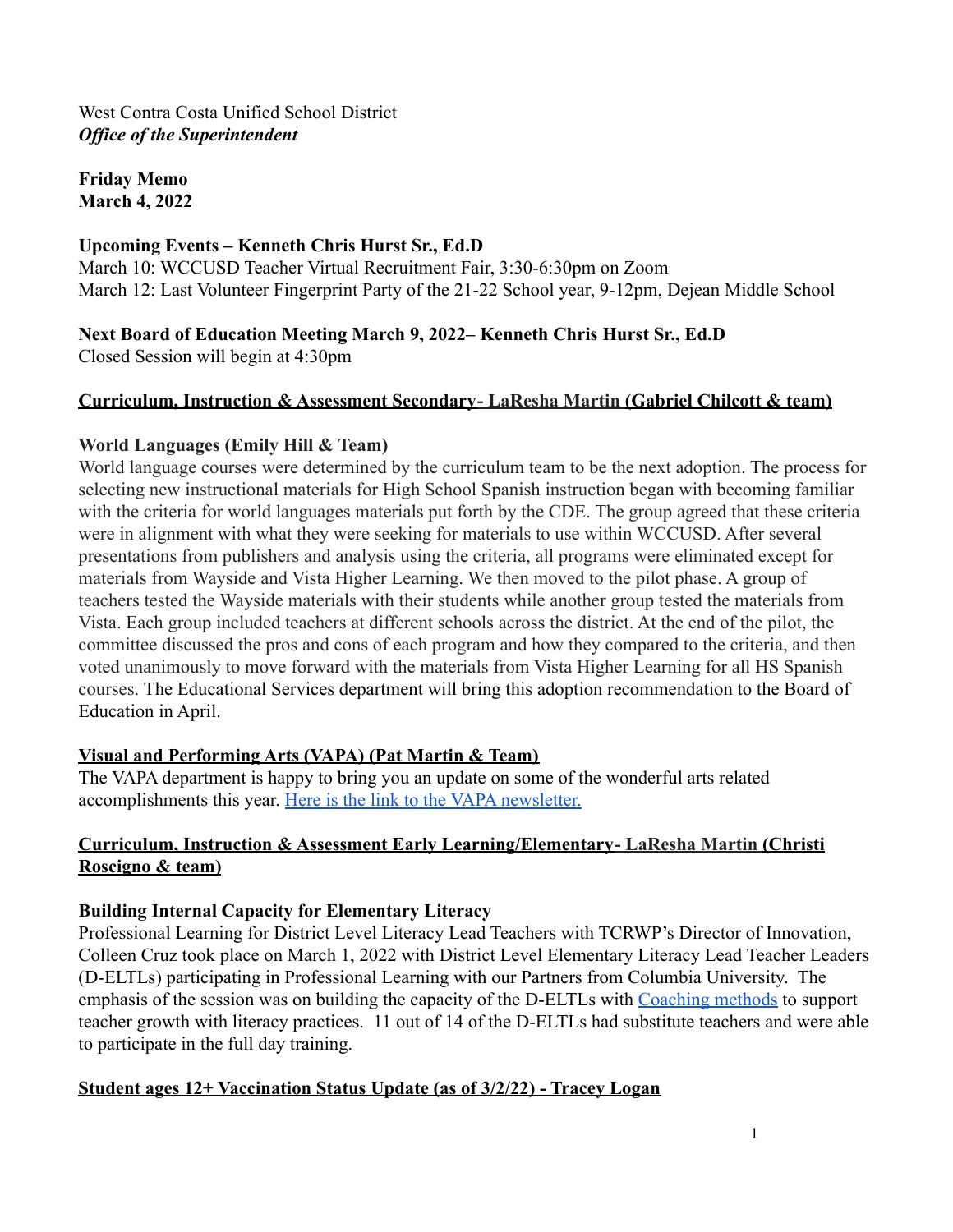Below you will find student ages 12+ vaccination status update as of March 2, 2022. Please note that the numbers have changed since our Board presentation which was based on data from February 28, 2022. This change is due to students turning 12 years old and changes in vaccination status. We are unable to provide ELD levels in this report at this time.

|                                         | Fully      | Fully      |         |             |               |                |
|-----------------------------------------|------------|------------|---------|-------------|---------------|----------------|
|                                         | vaccinated | vaccinated | Medical | No plan for |               |                |
|                                         | 1 dose     | 2 doses    | excuse  | vax         | None but will | <b>Unknown</b> |
| <b>American Indian or Alaska Native</b> | 5          | 71         |         | 2           | 3             | 11             |
| Asian                                   | 21         | 1333       |         |             | 4             | 93             |
| Bllack or African American              | 116        | 1465       |         | 14          | 25            | 458            |
| Filipino                                |            | 704        |         | 5           | 3             | 36             |
| Hispanic or Latino                      | 231        | 5531       | 2       | 26          | 47            | 769            |
| Native Hawaiian or Pacific Islander     |            | 96         |         | 2           |               | 23             |
| Unknown/Decline                         |            | 26         |         |             |               | 2              |
| White                                   | 23         | 1287       | 2       | 6           | 5             | 115            |
| <b>Total</b>                            | 411        | 10513      | 5       | 62          | 88            | 1507           |

#### **Vaccination Status by Ethnicity**

#### Vaccination Status by Ethnicity - 12th Grade Students

|                                         | Fully      | Fully      |         |             |               |         |
|-----------------------------------------|------------|------------|---------|-------------|---------------|---------|
|                                         | vaccinated | vaccinated | Medical | No plan for |               |         |
|                                         | 1 dose     | 2 doses    | excuse  | vax         | None but will | Unknown |
| <b>American Indian or Alaska Native</b> | 3          | 17         |         |             |               |         |
| Asian                                   | 2          | 258        |         |             |               | 8       |
| <b>Black or African American</b>        | 20         | 253        |         |             |               | 57      |
| Filipino                                |            | 103        |         |             |               | 5       |
| Hispanic or Latino                      | 27         | 864        |         | 4           | 8             | 96      |
| Native Hawaiian or Pacific Islander     |            | 22         |         |             |               | 4       |
| Unknown/Decline                         |            | 4          |         |             |               |         |
| <b>White</b>                            |            | 192        |         |             |               | 12      |
| Total                                   | 57         | 1713       |         |             | 15            | 184     |

#### Vaccination Status by Student Subgroup

|              | Fully      | Fully      |         |             |               |         |
|--------------|------------|------------|---------|-------------|---------------|---------|
|              | vaccinated | vaccinated | Medical | No plan for |               |         |
|              | 1 dose     | 2 doses    | excuse  | vax         | None but will | Unknown |
| <b>EL</b>    | 158        | 2707       |         | 10          | 24            | 398     |
| Foster       | 4          | 41         |         |             | 2             | 9       |
| IFIT         | 17         | 294        |         |             | 13            | 80      |
| <b>SPED</b>  | 71         | 1417       |         | 11          | 16            | 266     |
| <b>Total</b> | 250        | 4459       |         | 28          | 55            | 753     |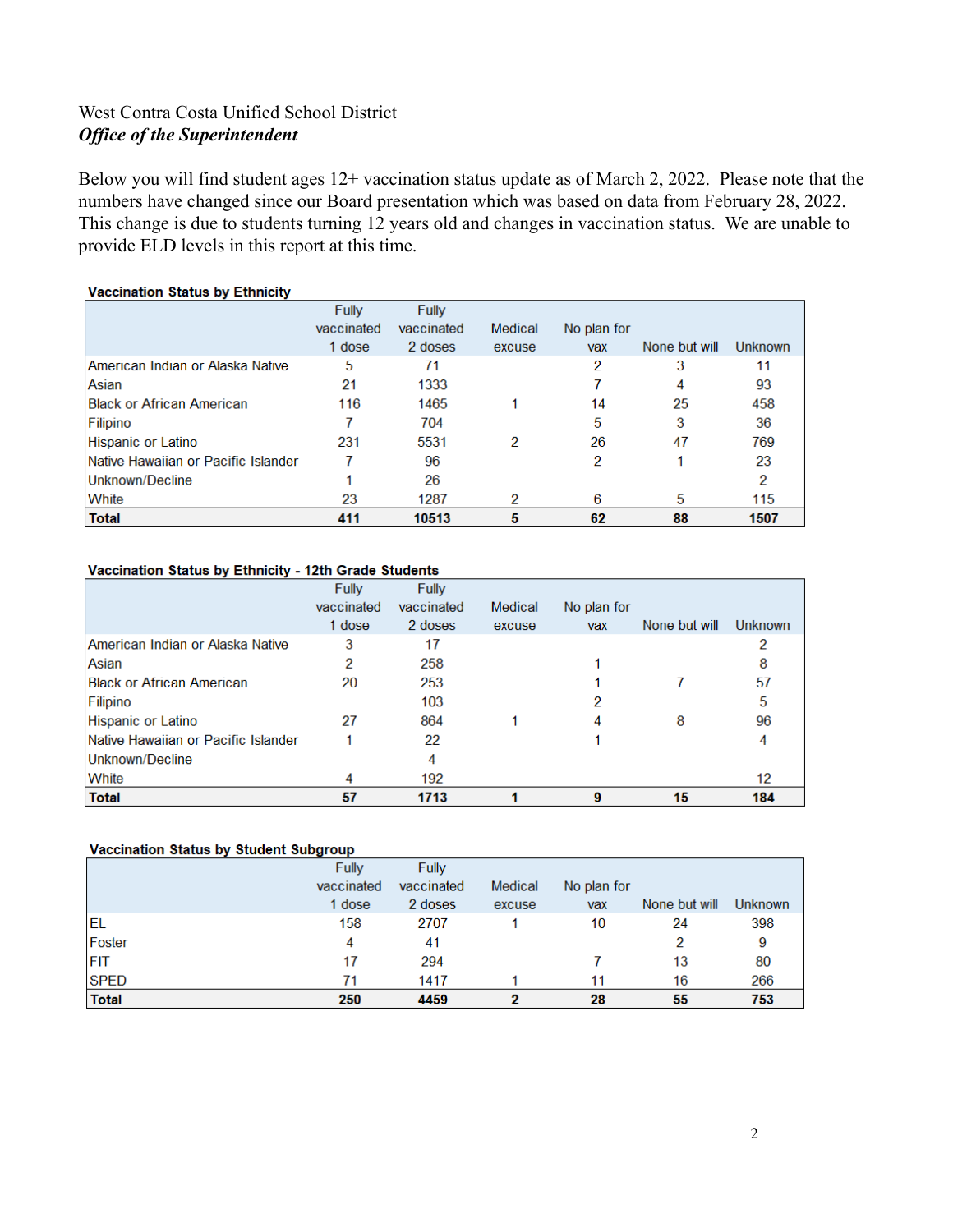|              | Fully      | <b>Fully</b> |         |             |               |                |
|--------------|------------|--------------|---------|-------------|---------------|----------------|
|              | vaccinated | vaccinated   | Medical | No plan for |               |                |
|              | 1 dose     | 2 doses      | excuse  | vax         | None but will | <b>Unknown</b> |
| 5            | 2          | 15           |         |             |               | 17             |
| 6            | 75         | 685          |         | 6           | 12            | 253            |
|              | 64         | 1429         | 2       | 8           | 5             | 227            |
| 8            | 51         | 1457         |         | 3           | 6             | 177            |
| 19           | 54         | 1678         |         | 14          | 16            | 185            |
| 10           | 60         | 1708         |         | 11          | 14            | 237            |
| 11           | 48         | 1747         |         | 11          | 19            | 213            |
| 12           | 57         | 1713         |         | 9           | 15            | 184            |
| 13           |            | 81           |         |             |               | 14             |
| <b>Total</b> | 411        | 10513        | 5       | 62          | 88            | 1507           |

#### **Monetantina Profile by Canda Lovel**

### **WCCUSD Food Service Celebrates National School Breakfast Week March 7-11, 2022- Robert McEntire ( Barbara Jellison & Team)**

WCCUSD is launching a delicious new initiative with Conscious Kitchen: [Project Cereal](https://www.consciouskitchen.org/projectcereal/). The campaign sets students up for health and success while transforming school food supply chains to include more fresh and organic. Focusing on a bowl of cereal is a simple, measurable, achievable step schools can take to positively impact bodies and minds, climate, and local economies.

Why organic? Organic foods do not contain harmful pesticides and chemicals, use fewer petroleum-based inputs, create less externalities, have higher nutrition, and are better for people and the environment.

Project Cereal aims to further the organic movement in school districts across the state and country so that all students can enjoy healthy, nourishing starts to their day. Join the movement to ensure the resilience of our children, lands, and future — one bowl of cereal at a time.

Kicking off with an event on Monday, March 7th, and all week, WCCUSD and Conscious Kitchen will host breakfast daily with organic cereals and/or a special entrée, nutritious local organic milk, and farm-fresh organic produce.

National School Breakfast Week was launched in 1989 to raise awareness of the availability of the School Breakfast Program, a federally assisted meal program operating in public and non-profit private schools and residential child care institutions since 1975.

In addition to our National School Breakfast Week Celebration, please check out this informative article about organic meals in California schools. The article highlights WCCUSD Food Services' journey through its partnership with Conscious Kitchen to get more fruits, vegetables, and meats from organic farms into meals served to our district's students. Civil Eats is a daily news source for critical thoughts about the American food system.